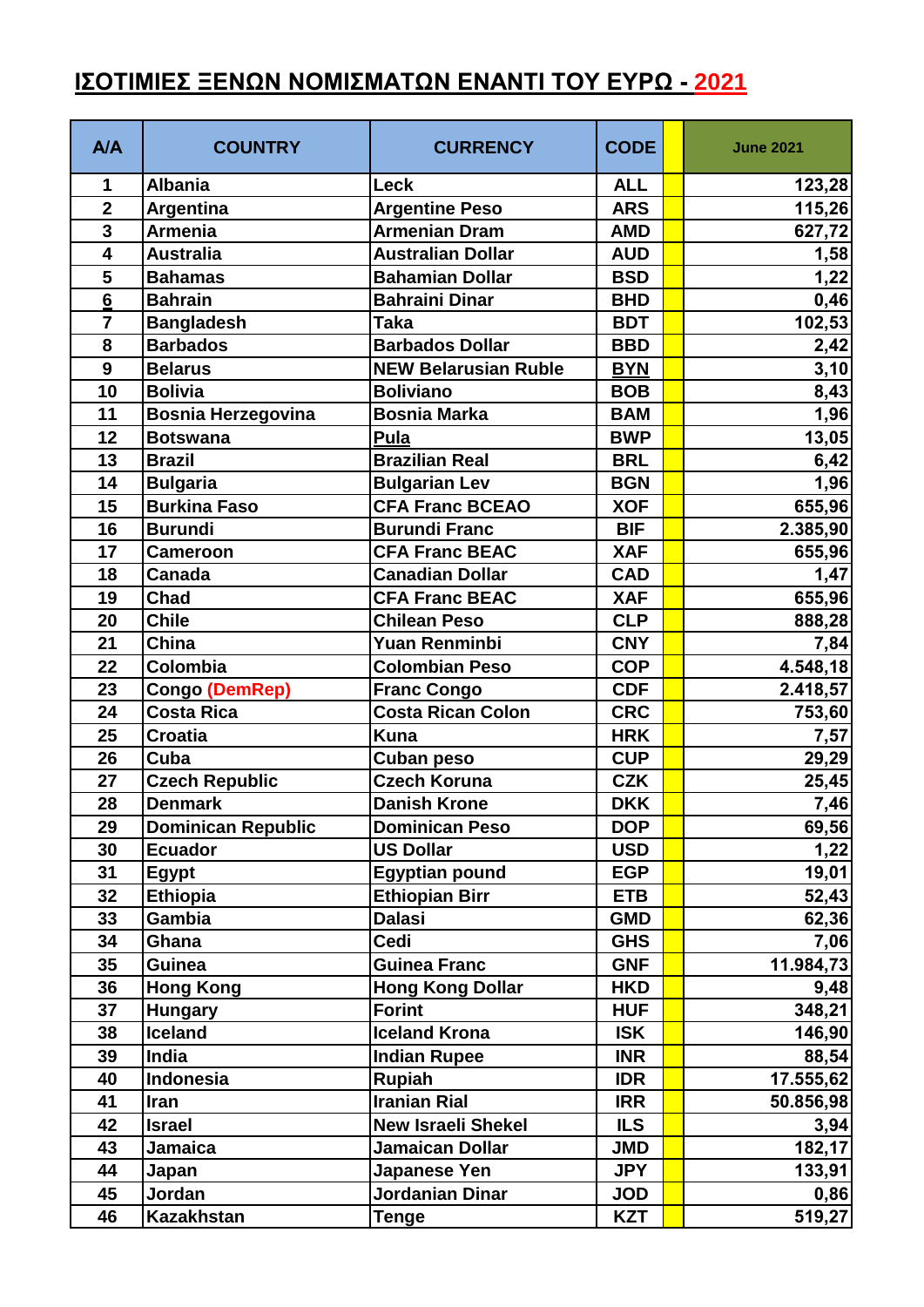| A/A | <b>COUNTRY</b>                | <b>CURRENCY</b>               | <b>CODE</b> | <b>June 2021</b> |
|-----|-------------------------------|-------------------------------|-------------|------------------|
| 47  | Kenya                         | <b>Kenyan Shilling</b>        | <b>KES</b>  | 130,53           |
| 48  | <b>Kuwait</b>                 | <b>Kuwaiti Dinar</b>          | <b>KWD</b>  | 0,37             |
| 49  | Lebanon                       | <b>Lebanese Pound</b>         | <b>LBP</b>  | 1.824,31         |
| 50  | Libya                         | <b>Libyan Dinar</b>           | <b>LYD</b>  | 5,40             |
| 51  | <b>Madagascar</b>             | <b>Malagasy Ariary</b>        | <b>MGA</b>  | 4.592,67         |
| 52  | <b>Malawi</b>                 | <b>Kwacha</b>                 | <b>MWK</b>  | 959,58           |
| 53  | <b>Malaysia</b>               | <b>Malaysian Ringgit</b>      | <b>MYR</b>  | 5,05             |
| 54  | <b>Maldive Is.</b>            | <b>Rufiyaa</b>                | <b>MVR</b>  | 18,79            |
| 55  | <b>Mauritania</b>             | Ouguiya                       | <b>MRU</b>  | 43,64            |
| 56  | <b>Mauritius</b>              | <b>Maur Rupee</b>             | <b>MUR</b>  | 48,92            |
| 57  | <b>Mexico</b>                 | <b>Mexican Peso</b>           | <b>MXN</b>  | 24,14            |
| 58  | <b>Moldova</b>                | <b>Moldovan Leu</b>           | <b>MDL</b>  | 21,41            |
| 59  | Mongolia                      | <b>Tugrik</b>                 | <b>MNT</b>  | 3.449,66         |
| 60  | <b>Morocco</b>                | <b>Moroccan Dirham</b>        | <b>MAD</b>  | 10,77            |
| 61  | <b>Mozambique</b>             | <b>Meticai</b>                | <b>MZN</b>  | 74,07            |
| 62  | <b>Namibia</b>                | <b>Namibian Dollar</b>        | <b>NAD</b>  | 16,81            |
| 63  | <b>Nepal</b>                  | <b>Nepalese Rupee</b>         | <b>NPR</b>  | 142,33           |
| 64  | <b>New Zealand</b>            | <b>New Zealand Dollar</b>     | <b>NZD</b>  | 1,67             |
| 65  | Nicaragua                     | <b>Cordoba Oro</b>            | <b>NIO</b>  | 42,57            |
| 66  | <b>Niger Rep</b>              | <b>CFA Franc BCEAO</b>        | <b>XOF</b>  | 655,96           |
| 67  | Nigeria                       | <b>Naira</b>                  | <b>NGN</b>  | 502,98           |
| 68  | <b>Norway</b>                 | <b>Norwegian Krone</b>        | <b>NOK</b>  | 10,20            |
| 69  | Oman                          | <b>Rial Omani</b>             | <b>OMR</b>  | 0,47             |
| 70  | <b>Pakistan</b>               | <b>Pakistan Rupee</b>         | <b>PKR</b>  | 189,11           |
| 71  | Panama                        | <b>Balboa</b>                 | <b>PAB</b>  | 1,22             |
| 72  | Peru                          | <b>Nuevo Sol</b>              | <b>PEN</b>  | 4,71             |
| 73  | <b>Philippines</b>            | <b>Philippine Peso</b>        | <b>PHP</b>  | 58,66            |
| 74  | <b>Poland</b>                 | <b>Zloty</b>                  | <b>PLN</b>  | 4,49             |
| 75  | Qatar                         | <b>Qatari Riyal</b>           | QAR         | 4,41             |
| 76  | Romania                       | <b>New Leu</b>                | <b>RON</b>  | 4,93             |
| 77  | <b>Russia</b>                 | <b>Russian Ruble</b>          | <b>RUB</b>  | 89,66            |
| 78  | Rwanda                        | <b>Rwanda Franc</b>           | <b>RWF</b>  | 1.206,91         |
| 79  | Saudi Arabia                  | Saudi Riyal                   | <b>SAR</b>  | 4,54             |
| 80  | Senegal                       | <b>CFA Franc BCEAO</b>        | <b>XOF</b>  | 655,96           |
| 81  | <b>Serbia</b>                 | <b>Dinar</b>                  | <b>RSD</b>  | 117,93           |
| 82  | <b>Seychelles</b>             | <b>Seychelles Rupee</b>       | <b>SCR</b>  | 20,07            |
| 83  | <b>Sierra Leone</b>           | Leone                         | <b>SLL</b>  | 12.491,76        |
| 84  | <b>Singapore</b>              | <b>Singapore Dollar</b>       | <b>SGD</b>  | 1,61             |
| 85  | <b>South Africa</b>           | Rand                          | <b>ZAR</b>  | 16,81            |
| 86  | <b>South Korea</b>            | Won                           | <b>KRW</b>  | 1.353,59         |
| 87  | <b>Sri Lanka</b>              | Sri Lanka Rupee               | <b>LKR</b>  | 242,06           |
| 88  | <b>Sudan Rep</b>              | <b>Sudanise Pound</b>         | <b>SDG</b>  | 507,26           |
| 89  | <b>Swaziland</b>              | Lilangeni                     | <b>SZL</b>  | 16,81            |
| 90  | <b>Sweden</b>                 | <b>Swedish Krona</b>          | <b>SEK</b>  | 10, 15           |
| 91  | <b>Switzerland</b>            | <b>Swiss Franc</b>            | <b>CHF</b>  | 1,10             |
| 92  | <b>Syria Arab Republic</b>    | <b>Syrian Pound</b>           | <b>SYP</b>  | 1.522,21         |
| 93  | <b>Special Drawing Rights</b> | <b>Special Drawing Rights</b> | <b>XDR</b>  | 0,84             |
| 94  | <b>Taiwan</b>                 | <b>Taiwan Dollar</b>          | <b>TWD</b>  | 33,93            |